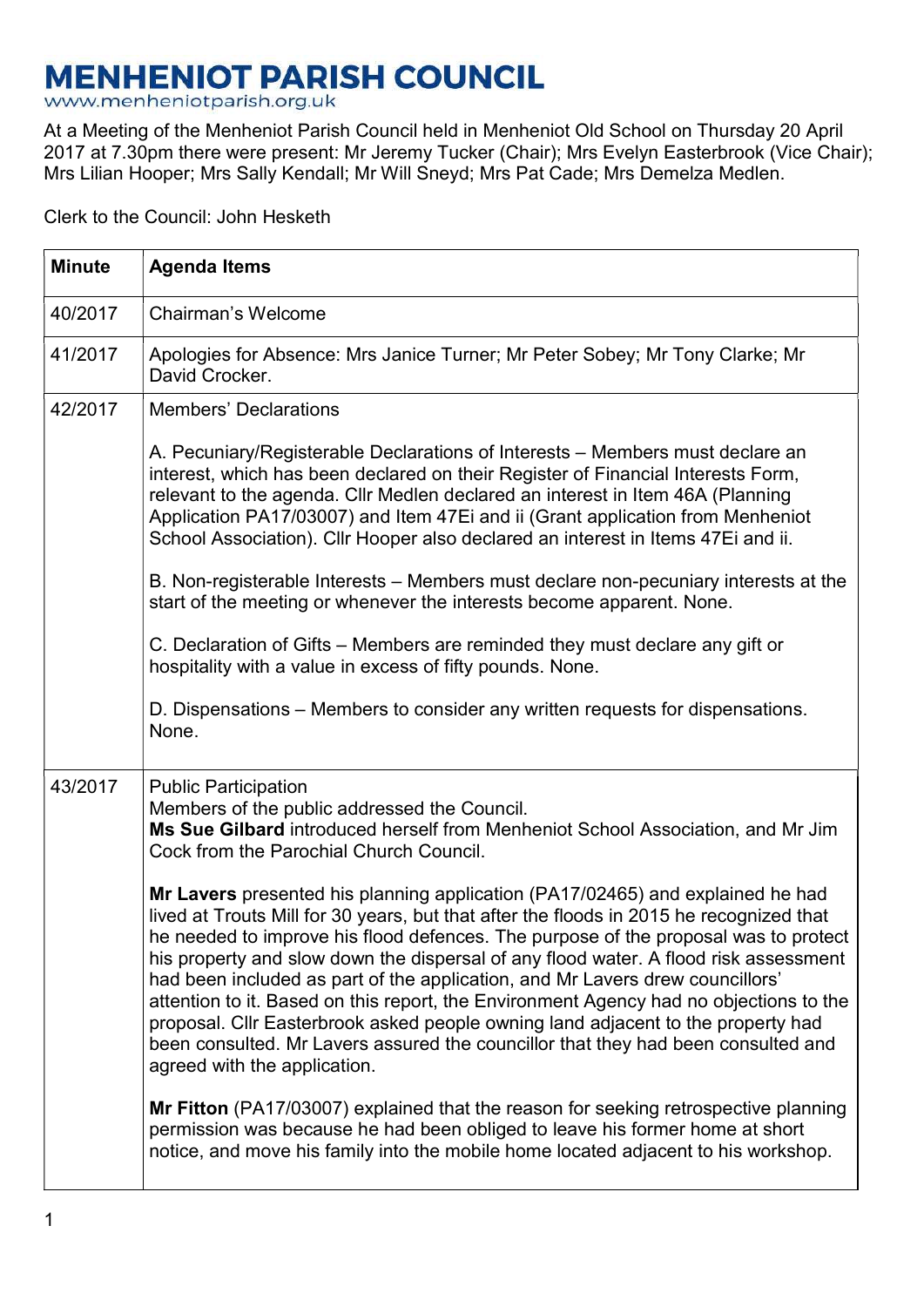|          | <b>Report from Cornwall Councillor Phil Seeva</b><br>CIIr Seeva explained that because county elections are being held on 4 May, this<br>would be his final attendance at the parish meeting for this session. He had felt<br>honoured to have been chosen by the electorate in 2016, and had enjoyed meeting<br>and working with them over the past twelve months. There are two candidates<br>standing in the election: both have met and committed to ensuring a smooth<br>transition into the next council year whatever the outcome on 4 May. Cllr Seeva<br>thanked the Chair and all Menheniot councillors for their support over the last year,<br>and hoped to be representing them in the future. |  |  |  |  |  |
|----------|------------------------------------------------------------------------------------------------------------------------------------------------------------------------------------------------------------------------------------------------------------------------------------------------------------------------------------------------------------------------------------------------------------------------------------------------------------------------------------------------------------------------------------------------------------------------------------------------------------------------------------------------------------------------------------------------------------|--|--|--|--|--|
| 44/2017  | Minutes of Meetings -<br>Councillors reviewed the minutes of the meeting held on 16 March 2017 and<br>RESOLVED to accept them as a true and fair record. Proposed Cllr Medlen.<br>Seconded Cllr Easterbrook. All agreed.                                                                                                                                                                                                                                                                                                                                                                                                                                                                                   |  |  |  |  |  |
| 45/2017  | <b>Matters Arising from the Minutes</b><br>Clerk updated councillors on the parish election process:<br>A<br>There were two seats vacant at the close of nominations on 4 April 2017 which<br>means that this will be an uncontested election. The two vacancies will be filled by<br>co-option and the process will begin immediately after election day on 5 May.<br>Councillors were reminded that they remain as councillors of the current council until<br>midnight on 8 May, after which time they will become councillors of the new<br>administration.                                                                                                                                            |  |  |  |  |  |
|          | The date of the first (annual) meeting of the new parish council will take place on 18<br>May 2017. Prior to this date, the Clerk will issue each councillor with a Declaration of<br>Acceptance of Office that must be returned before the start of that meeting.<br>ACTION: Clerk to email all councillors with a DAO prior to 18 May.                                                                                                                                                                                                                                                                                                                                                                   |  |  |  |  |  |
|          | All councillors will need to complete a 'Declaration as to election expenses' (the form<br>is enclosed with the nomination pack) and return it to St Austell One Stop Shop<br>before 2 June. This is compulsory, even if no expenses were incurred.<br>ACTION: Clerk to email reminder to all councillors prior to 2 June.                                                                                                                                                                                                                                                                                                                                                                                 |  |  |  |  |  |
|          | Clerk will also issue a new Register of Disclosable Pecuniary Interests to each<br>councillor that must be completed and returned to Cornwall Council before 5 June.<br>Councillors were reminded that there is now an additional declaration on trades'<br>union membership to be completed.<br>ACTION: Clerk to reissue original copies of the RDPI to all councillors and a blank<br>copy prior to 5 June.                                                                                                                                                                                                                                                                                              |  |  |  |  |  |
| 47E/2017 | The Chair agreed to move items 47e (Community Grant Applications) forward in the<br>agenda. Councillors were asked to support applications to award grants to the<br>following groups:<br>Menheniot School Association (publicity material £480)<br>It was RESOLVED to support the grant application in the amount of £250 that had<br>been recommended. Proposed Cllr Sneyd. Seconded Cllr Kendall. Both Cllr Medlen<br>and Hooper abstained. All other councillors agreed.                                                                                                                                                                                                                               |  |  |  |  |  |
|          | ii.<br>Menheniot School Association (sports equipment £2,895)<br>Sue Gilbard represented the MSA and explained that the old equipment was nearing<br>the end of its 10 year life, and new equipment was needed. This would have a useful<br>life of 20 years and she estimated that over 500 children would benefit from it. It was<br>RESOLVED to support the grant application in the amount of £1,940 that had been                                                                                                                                                                                                                                                                                     |  |  |  |  |  |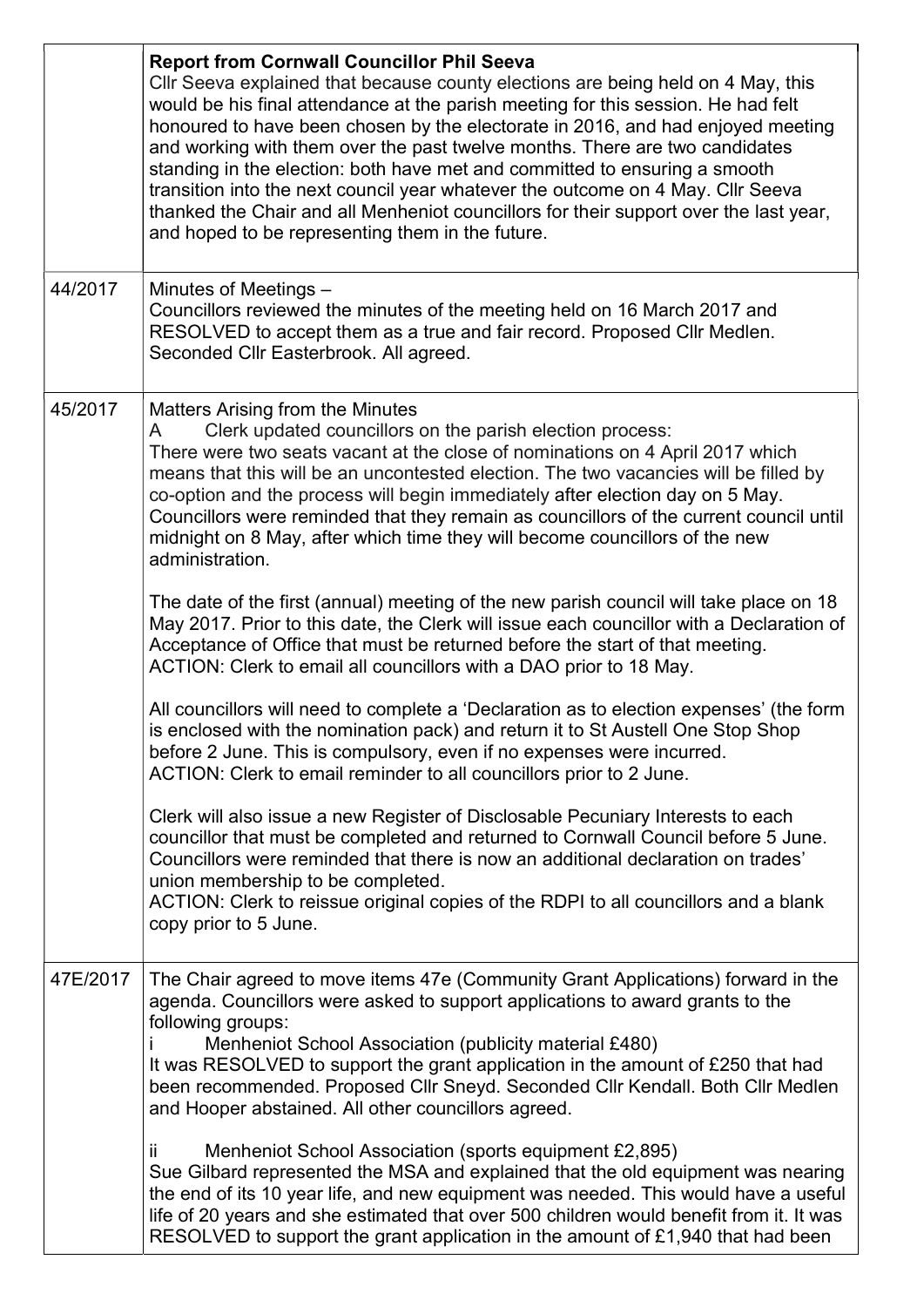recommended. Proposed Cllr Kendall. Seconded Cllr Easterbrook. Both Cllr Medlen and Hooper abstained. All other councillors agreed.

iii Menheniot Parochial Church Council (graveyard maintenance £3,800). The Chair asked Cornwall Cllr Phil Seeva to summarise discussions that had taken place between the parish council and the PCC over the past year. The parish council had introduced a system for the administration of grants and donations two years ago that every applicant must comply with. The councillor agreed that a well maintained graveyard was an asset to the whole of the parish, but reminded everyone present that the parish council did not have an unlimited supply of funding to grant to every applicant. He thanked Mr Cock for assisting the council in determining the application and for answering their questions. Supplying a copy of the church's accounts had been useful in helping councillors understand what the church's financial position was. Cllr Easterbrook asked that the PCC should look at alternative ways to deliver on its maintenance obligations. In her view, payment of the full application would only be viable if it had been a single application, but because the PCC made an annual request to the parish council for funding, it had to consider the longer term implications of its support. Cllr Tucker explained that awarding the full amount requested (£3,800) would equate to 17% of the parish's annual precept, and that this would not be tenable. It was RESOLVED to support the grant application in the amount of £1,900 that had been recommended. Proposed Cllr Easterbrook. Seconded Cllr Sneyd. All agreed.

iv Cllr Medlen gave details of a new young peoples' project for sports activities being planned for the parish. The early stage of the project required a small scale survey to be carried out, and the councillor requested a donation of £35 to cover the costs of printing a questionnaire. Proposed Cllr Easterbrook. Seconded Cllr Kendall. All agreed.

46/2017 Planning Matters

A Councillors were asked to agree the parish council's response to Cornwall Council consultations on new planning applications received before the agenda was finalised:

24.03.17 PA17/02465

Applicant: Mr Lavers

Location: Trouts Mill, Menheniot

Proposal: Construction of flood defence

Cllr Sneyd led a discussion on the comments that had been posted online by a planning consultant who owned a neighbouring property. The consultant challenged parts of the Environment Agency's comments that had been published as part of the consultation. Cllr Sneyd echoed the concerns, and felt that there were issues that needed to be clarified before giving an opinion. Among the concerns were the calculations and modelling used by the JGP in relation to the rapid run-off of water that would contain debris from three sources, and the effect that the new housing development at Tencreek Farm (and along the east of the A390 Eastern Relief Road) would have. It was RESOLVED to postpone a decision on the application until further information had been obtained. Proposed Cllr Sneyd. Seconded Cllr Medlen. All agreed. ACTION Clerk to work with Cllr Sneyd to obtain additional information and organise

an extraordinary public meeting to determine the application.

26.04.17 PA17/02841 Applicant: Mr & Mrs Lord Location: Fourgates, Menheniot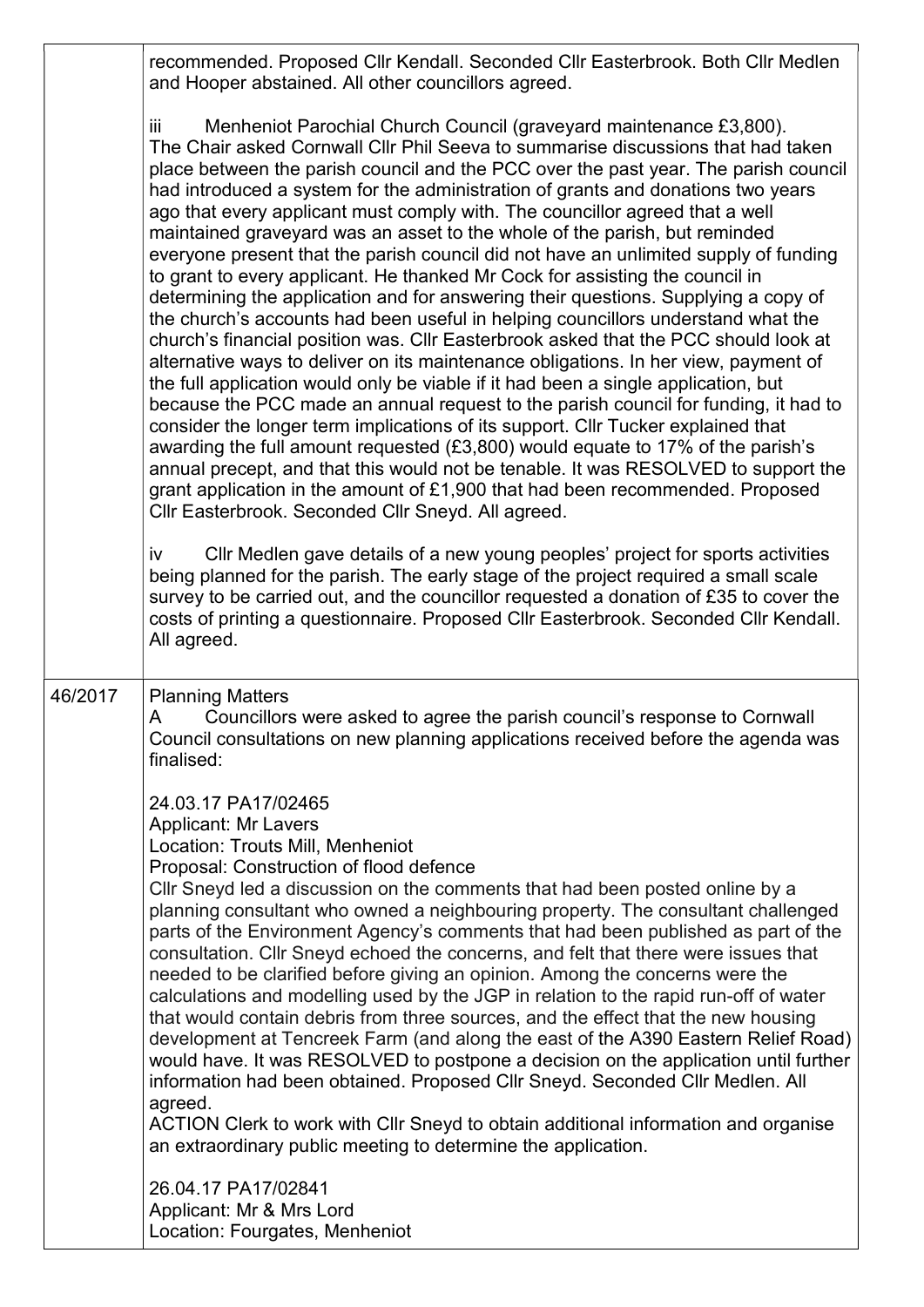Proposal: Erection of a single storey extension and replacement front porch. It was RESOLVED to support the application. Proposed Cllr Medlen. Seconded Cllr Hooper. All agreed. In making their decision, councillors noted that because of the design and siting of the extension, there would be no impact on the residential amenity and no need for additional parking spaces. The replacement of the front porch, whilst not requiring planning consent, will occupy the same footprint at the existing one and will also not impact on the local amenity. Supporting the application complies with Policy 21, sC of the Cornwall Local Plan, by increasing building density and taking into account the character of the surrounding area.

27.04.17 PA17/03007

Applicant: Mr Simon Fitton

Location: Crossways

Proposal: Change of use of agricultural land for the formalisation of a temporary residential dwelling. It was RESOLVED to support the application. Proposed Cllr Kendall. Seconded Cllr Tucker. All agreed. Cllr Medlen abstained (see Item 42A above). In making their decision, councillors noted that due to its isolated location, there would be no impact on the residential amenity. Additionally, the low level of the mobile home would be substantially concealed behind a Cornish hedge. Supporting the application complies with Policy 7, s5 of the Cornwall Local Plan, by providing accommodation for a full-time agricultural worker. This is also the case for the NPPF Section 7:- Economic role, Section 21:-Delivering sustainable development, Section 28 Supporting a prosperous rural economy and Section 106 Business.

B Any applications received by Cornwall Council by the time of the meeting. Information only. None.

C Planning applications approved by Cornwall Council – Information only.

## 17.03.2017 PA16/11717 APPROVED

Applicant: Mr Mark Wilson

Location: Jaxons Barn Pengover Farm Pengover Green PL14 3NH Proposal: Conversion of redundant agricultural buildings to two dwellings, demolition of pole barn, landscaping and creation of new access

## PA17/02585 30 March 2017

Address Trewint Farm Trewint Road Menheniot PL14 3RE Proposal Prior Notification of agricultural development, namely the erection of a steel framed building to be used for the storage of agricultural machinery and straw Decision Prior approval not required

D Planning applications refused by Cornwall Council or withdrawn by the applicant. Information only. None.

E Planning Appeals: None

F Update on Planning Application PA16/11451 Mr Dudley Easterbrook. The Clerk had received a notice from Cornwall Council Planners challenging the decision they had made in February 2017 on this planning application (Item 21A) where councillors had requested that a condition be inserted into the officer report to compel the applicant to plant screening trees. The Clerk took this request to the Chair who consulted with the councillor leading on that application (Cllr Turner) who agreed that the officer's request was not so significant as to warrant calling an extraordinary public meeting. Both councillors accepted the advice from the planning officer and agreed that they would agree to delete the condition to plant screening trees on the applicant's property and to present their reasons to this public meeting.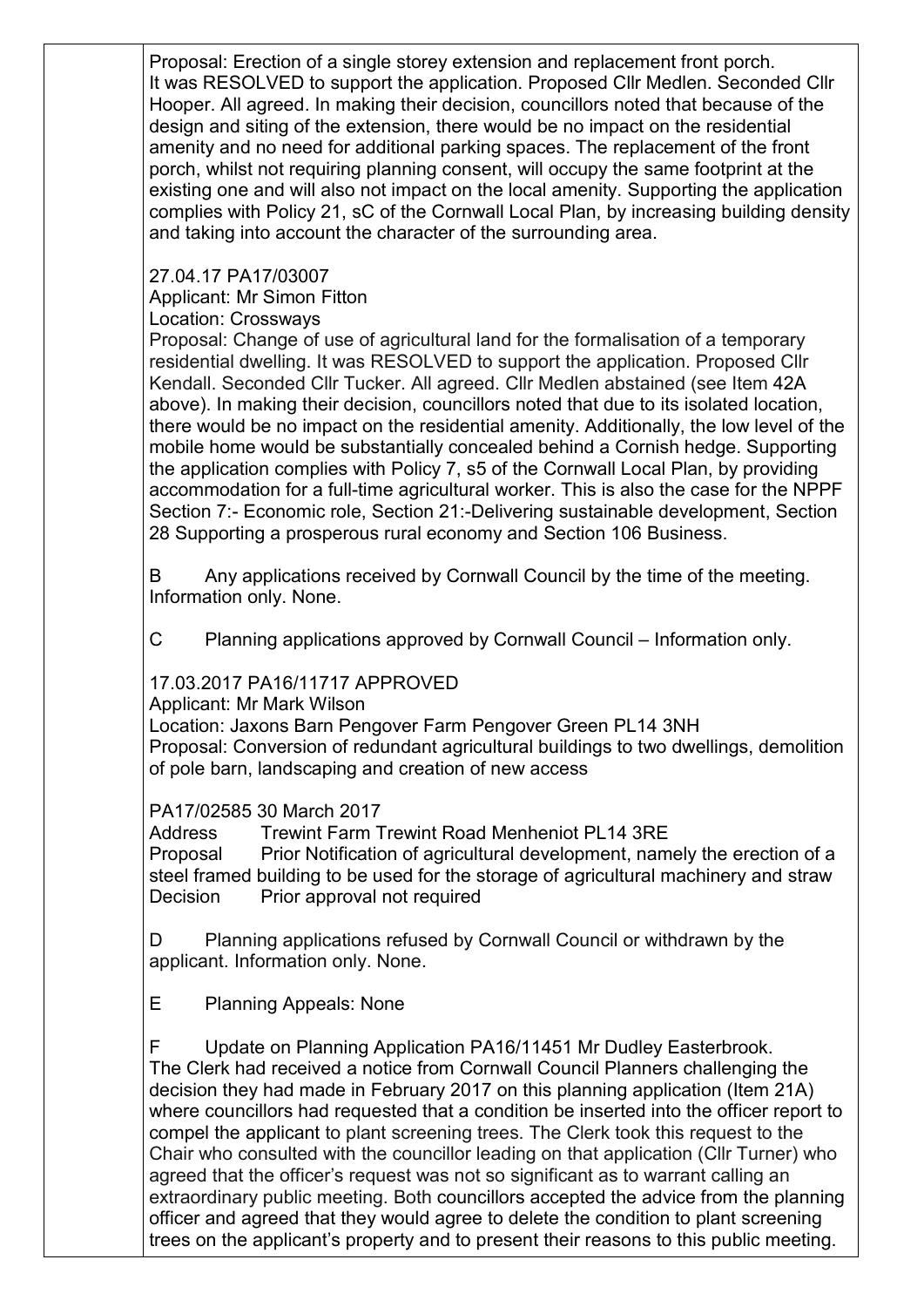|         | affected.                                                                                                                                                                                                                                                                                                                                                                                                                                                 | The substantive part of the application to construct an agricultural building is not                                                                                                                                                                                                                                                                                                                                                                                                                              |                           |        |    |        |  |  |  |  |
|---------|-----------------------------------------------------------------------------------------------------------------------------------------------------------------------------------------------------------------------------------------------------------------------------------------------------------------------------------------------------------------------------------------------------------------------------------------------------------|-------------------------------------------------------------------------------------------------------------------------------------------------------------------------------------------------------------------------------------------------------------------------------------------------------------------------------------------------------------------------------------------------------------------------------------------------------------------------------------------------------------------|---------------------------|--------|----|--------|--|--|--|--|
| 47/2017 | <b>Financial Matters</b><br>Accounts for Payment - Schedule 2016/17 - Period 1- Members RESOLVED<br>A<br>to accept the payment schedule and agree payment. Proposed Cllr Kendall.<br>Seconded Cllr Easterbrook. All agreed.                                                                                                                                                                                                                               |                                                                                                                                                                                                                                                                                                                                                                                                                                                                                                                   |                           |        |    |        |  |  |  |  |
|         | <b>Payments Schedule</b>                                                                                                                                                                                                                                                                                                                                                                                                                                  |                                                                                                                                                                                                                                                                                                                                                                                                                                                                                                                   | Mar 2017                  | Period | 12 |        |  |  |  |  |
|         | <b>Date</b>                                                                                                                                                                                                                                                                                                                                                                                                                                               | Payee                                                                                                                                                                                                                                                                                                                                                                                                                                                                                                             | <b>Description</b>        | CQ     |    | £      |  |  |  |  |
|         | 20/04/2017                                                                                                                                                                                                                                                                                                                                                                                                                                                | <b>Cornwall Council</b>                                                                                                                                                                                                                                                                                                                                                                                                                                                                                           | <b>NNDR Sports Ground</b> | 1678   | £  | 29.91  |  |  |  |  |
|         | 20/04/2017                                                                                                                                                                                                                                                                                                                                                                                                                                                | <b>Wicksteed Playgrounds</b>                                                                                                                                                                                                                                                                                                                                                                                                                                                                                      | Reapirs                   | 1679   | £  | 79.87  |  |  |  |  |
|         | 20/04/2017                                                                                                                                                                                                                                                                                                                                                                                                                                                | <b>Rob Craig</b>                                                                                                                                                                                                                                                                                                                                                                                                                                                                                                  | Ground maintenance        | 1680   | £  | 360.00 |  |  |  |  |
|         | 20/04/2017                                                                                                                                                                                                                                                                                                                                                                                                                                                | John Hesketh                                                                                                                                                                                                                                                                                                                                                                                                                                                                                                      | <b>Expenses</b>           | 1681   | £  | 22.11  |  |  |  |  |
|         | 20/04/2017                                                                                                                                                                                                                                                                                                                                                                                                                                                | <b>Cornwall Council</b>                                                                                                                                                                                                                                                                                                                                                                                                                                                                                           | Local Plan                | 1682   | £  | 120.00 |  |  |  |  |
|         | 28/04/2017                                                                                                                                                                                                                                                                                                                                                                                                                                                | John Hesketh                                                                                                                                                                                                                                                                                                                                                                                                                                                                                                      | Salary                    | 1683   | £  | 522.00 |  |  |  |  |
|         |                                                                                                                                                                                                                                                                                                                                                                                                                                                           |                                                                                                                                                                                                                                                                                                                                                                                                                                                                                                                   |                           |        |    |        |  |  |  |  |
|         |                                                                                                                                                                                                                                                                                                                                                                                                                                                           | All cheque payments today<br>£ 1,133.89                                                                                                                                                                                                                                                                                                                                                                                                                                                                           |                           |        |    |        |  |  |  |  |
|         | B                                                                                                                                                                                                                                                                                                                                                                                                                                                         | Direct Bank Payment & Receipts. For information.                                                                                                                                                                                                                                                                                                                                                                                                                                                                  |                           |        |    |        |  |  |  |  |
|         |                                                                                                                                                                                                                                                                                                                                                                                                                                                           | <b>Bank Receipts Schedule</b>                                                                                                                                                                                                                                                                                                                                                                                                                                                                                     | Mar 2017                  | Period | 11 |        |  |  |  |  |
|         | <b>Date</b>                                                                                                                                                                                                                                                                                                                                                                                                                                               | Payer                                                                                                                                                                                                                                                                                                                                                                                                                                                                                                             | <b>Description</b>        |        |    | £      |  |  |  |  |
|         | 09/03/2017                                                                                                                                                                                                                                                                                                                                                                                                                                                | Lloyds Bank                                                                                                                                                                                                                                                                                                                                                                                                                                                                                                       | <b>Interest</b>           |        | £  | 3.69   |  |  |  |  |
| 48/2017 | 31/03/2017                                                                                                                                                                                                                                                                                                                                                                                                                                                | <b>Residents</b>                                                                                                                                                                                                                                                                                                                                                                                                                                                                                                  | <b>Allotments</b>         |        | £  | 42.00  |  |  |  |  |
|         |                                                                                                                                                                                                                                                                                                                                                                                                                                                           | All bank receipts this period                                                                                                                                                                                                                                                                                                                                                                                                                                                                                     |                           |        |    |        |  |  |  |  |
|         | $\sim$<br>Bank Reconciliation - Previously circulated.<br>◡<br>Cllr Kendall sampled a selection of bank payments.<br>D<br>F<br>Councillors reviewed and accepted a recent briefing note on the<br>Neighbourhood Development Plan proposal to appoint a Project Manager. It was<br>RESOLVED to appoint Mr Steve Besford-Foster as project manager for the<br>Menheniot NDP. Proposed Cllr Easterbrook. Seconded Cllr Tucker. All agreed.<br>Correspondence |                                                                                                                                                                                                                                                                                                                                                                                                                                                                                                                   |                           |        |    |        |  |  |  |  |
|         | A<br>reply.<br>B<br>November.                                                                                                                                                                                                                                                                                                                                                                                                                             | Clerk presented a letter from Cornwall Women's Rape & Sexual Abuse Centre<br>asking for donations. Clerk explained that the original request had been for a grant of<br>£56,000 to fund rebuilding in Bodmin, and that he had written back to the applicant to<br>direct them to the council's policy on small and charitable donations. Waiting for a<br>The Clerk had received a letter from Jon Bercow, the Speaker of the House of<br>Commons encouraging councils to participate in UK Parliament Week 13-19 |                           |        |    |        |  |  |  |  |
| 49/2017 |                                                                                                                                                                                                                                                                                                                                                                                                                                                           | Chair's Agenda Items                                                                                                                                                                                                                                                                                                                                                                                                                                                                                              |                           |        |    |        |  |  |  |  |
|         | A                                                                                                                                                                                                                                                                                                                                                                                                                                                         | Chair updated councillors on the following items:                                                                                                                                                                                                                                                                                                                                                                                                                                                                 |                           |        |    |        |  |  |  |  |